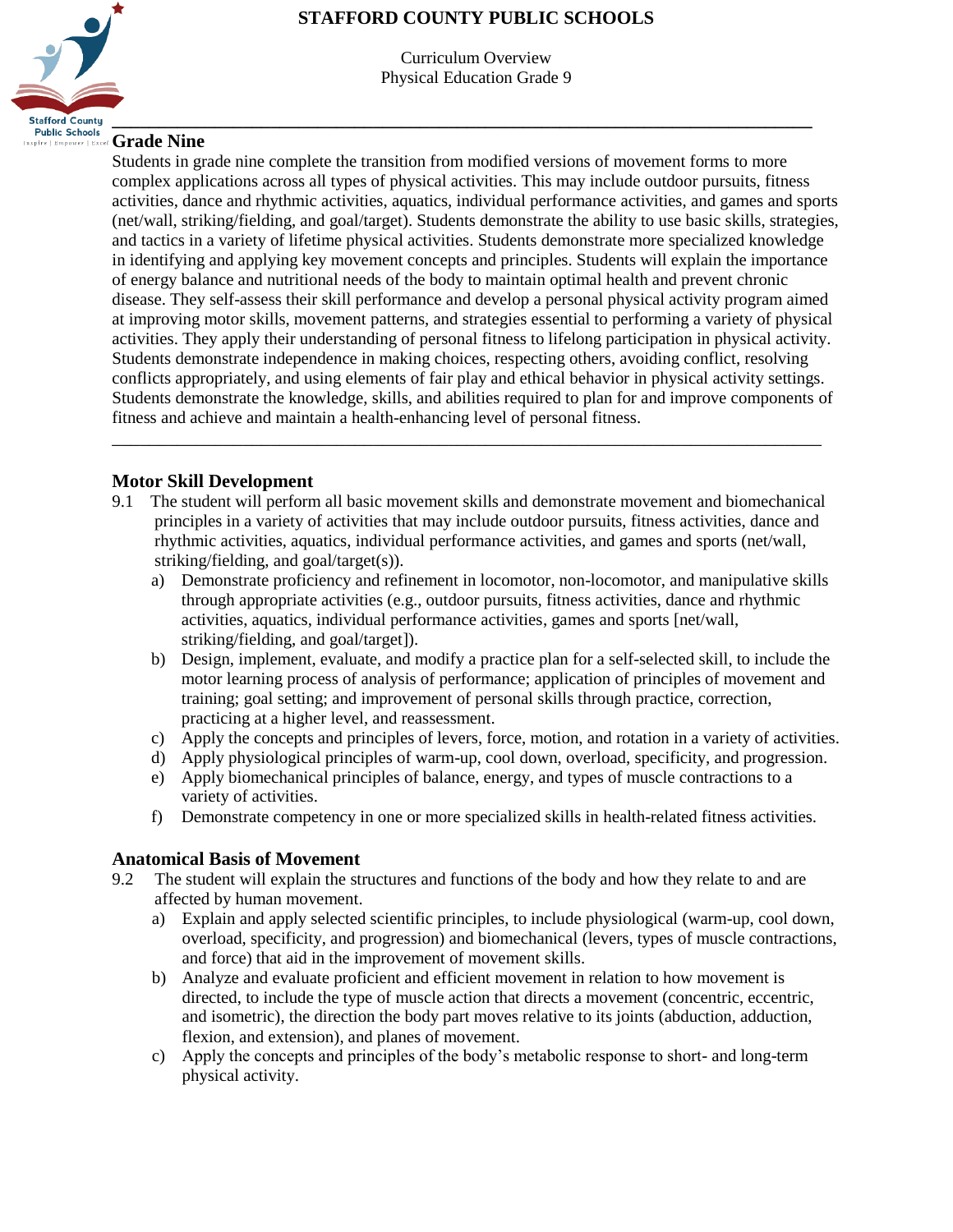- d) Explain the body's response to the principles of specificity, overload, and progression (SOP) in relation to frequency, intensity, time, and type of exercise (FITT).
- e) Explain the anaerobic respiration (ATP-PC and Lactic Acid System) and aerobic respiration systems used for energy during activity.
- f) Analyze movement performance, and utilize feedback to learn or to improve the movement skills of self and others.

#### **Fitness Planning**

- 9.3 The student will evaluate current fitness behaviors and demonstrate achievement and maintenance of a health-enhancing level of personal fitness by designing, implementing, self-assessing, and modifying a personal fitness program.
	- a) Demonstrate program-planning skills by assessing and analyzing personal fitness levels, setting goals, devising strategies, making timelines for a personal physical fitness plan, and evaluating the components and progress of the personal fitness plan.
	- b) Apply the FITT (frequency, intensity, time, type) principle and other principles of training such as overload, specificity, and progression, in accordance with personal goals to the personal fitness plan.
	- c) Explain the characteristics, including scientific principles and concepts, of safe and appropriate muscular-stretching, muscular-strengthening, and cardiorespiratory exercise programs to improve the health-related components of fitness.
	- d) Explain the relationship between heart rate, training zones, and exercise intensity, to include measures (e.g., heart rate monitors, pedometers, accelerometers) and appropriate training zones to meet exercise and personal fitness goals.
	- e) Demonstrate appropriate techniques for resistance-training activities, machines, and/or free weights.
	- f) Calculate resting heart rate, target heart rate, and blood pressure.
	- g) Identify types of strength exercises (isometric, concentric, eccentric) and stretching exercises (static, proprioceptive neuromuscular facilitation, dynamic) for personal fitness development (e.g., strength, endurance, range of motion).
	- h) Define and describe terms and activities associated with fitness, to include set, repetition, isometric, isotonic, isokinetic, core, upper body, and lower body exercises.

#### **Social Development**

- 9.4 The student will explain and demonstrate the skills needed to be safe, responsible, and respectful in all physical activity settings.
	- a) Identify and demonstrate proper etiquette, respect for others, integrity, and teamwork while engaging in a variety of activities.
	- b) Explain the impact of sports and activities in developing respect for the unique characteristics, differences and abilities of peers.
	- c) Apply conflict-resolution skills in physical activity settings.
	- d) Identify an opportunity for social support in a self-selected physical activity.
	- e) Apply communication skills and strategies that promote positive team/group dynamics.
	- f) Apply problem-solving and critical-thinking skills in physical activity settings, both as an individual and in groups.
	- g) Apply best practices for participating safely in physical activity, exercise, and dance (e.g., injury prevention, proper alignment, hydration, use of equipment, implementation of rules, sun protection).
	- h) Analyze and compare psychological benefits derived from various physical activities (e.g., decreased stress and anxiety, increased self-esteem, increased mental alertness, improved mood).

#### **Energy Balance**

- 9.5 The student will explain the importance of energy balance and evaluate current caloric intake and caloric expenditure to maintain optimal health and prevent chronic disease.
	- a) Explain the body's physiological response to sugar, sodium, and fat.